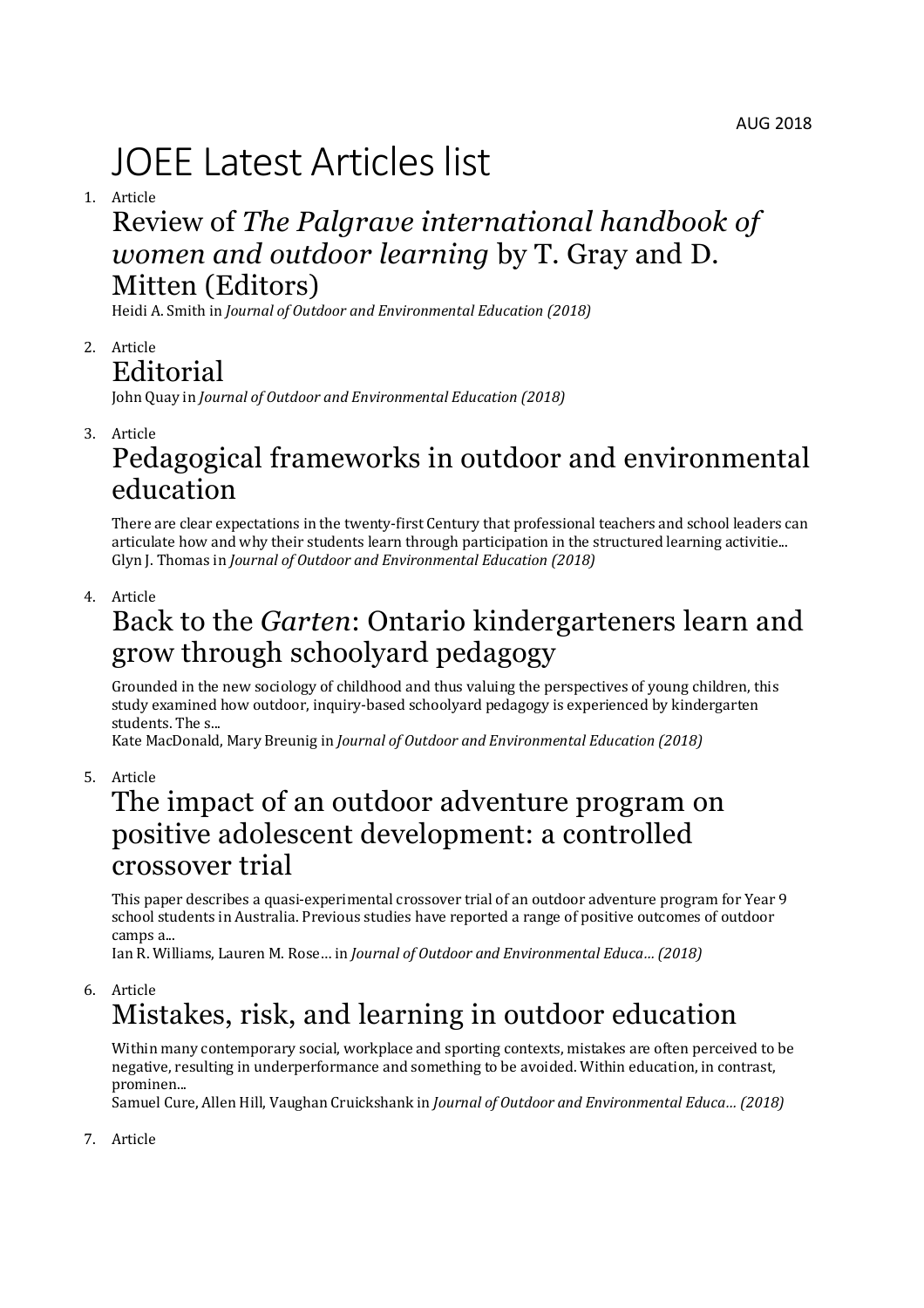### The effect of an outdoor orientation program on participants' biophilic expressions

The purpose of this study was to explore the effect of participation in an outdoor orientation program on first-year college students' relationships with the natural world. The theory of biophilia was used as ... Nathan W. Meltzer, Andrew J. Bobilya… in *Journal of Outdoor and Environmental Educa… (2018)*

#### 8. Article Editorial

Mark Leather, John Quay in *Journal of Outdoor and Environmental Education (2018)*

9. Article

# Translating Forest School: A response to Leather

This paper responds to criticisms of the lack of a theoretical framework for Forest School by demonstrating its social constructivist paradigm and its links to theories of play. It explores the cultural contex...

Sara Knight in *Journal of Outdoor and Environmental Education (2018)*

10. Article

# Place-based nature kindergarten in Victoria, Australia: No tools, no toys, no art supplies

The last decade has witnessed a steady increase in the number of preschool programs operating in Australia where children access a natural outdoor space (in the bush, at the beach or in local parkland)  $for an$ 

Ame Christiansen, Siobhan Hannan… in *Journal of Outdoor and Environmental Educa… (2018)*

#### 11. Article

# Affordances guiding Forest School practice: the application of the ecological dynamics approach

Forest School focuses on child development underlining nature-connection and play pedagogy. Practitioners facilitate child-led learning through a deep observation approach. However, challenges and assumptions ...

Vinathe Sharma-Brymer, Eric Brymer… in *Journal of Outdoor and Environmental Educa… (2018)*

12. Article

### Early childhood education in the outdoors in Aotearoa New Zealand

Early childhood care and education services in Aotearoa New Zealand drew initially on the Fröbelian model of the kindergarten or 'children's garden'. Later models such as the Kōhanga Reo movement, the highly r...

Sophie Alcock, Jenny Ritchie in *Journal of Outdoor and Environmental Education (2018)*

13. Article

# Place-based outdoor learning: more than a drag and drop approach

The Forest School movement offers children valuable outdoor experiences; however, pedagogically it is under-theorised and under-researched in diverse contexts. As a result, it has at times become a "drag and  $d_{\perp}$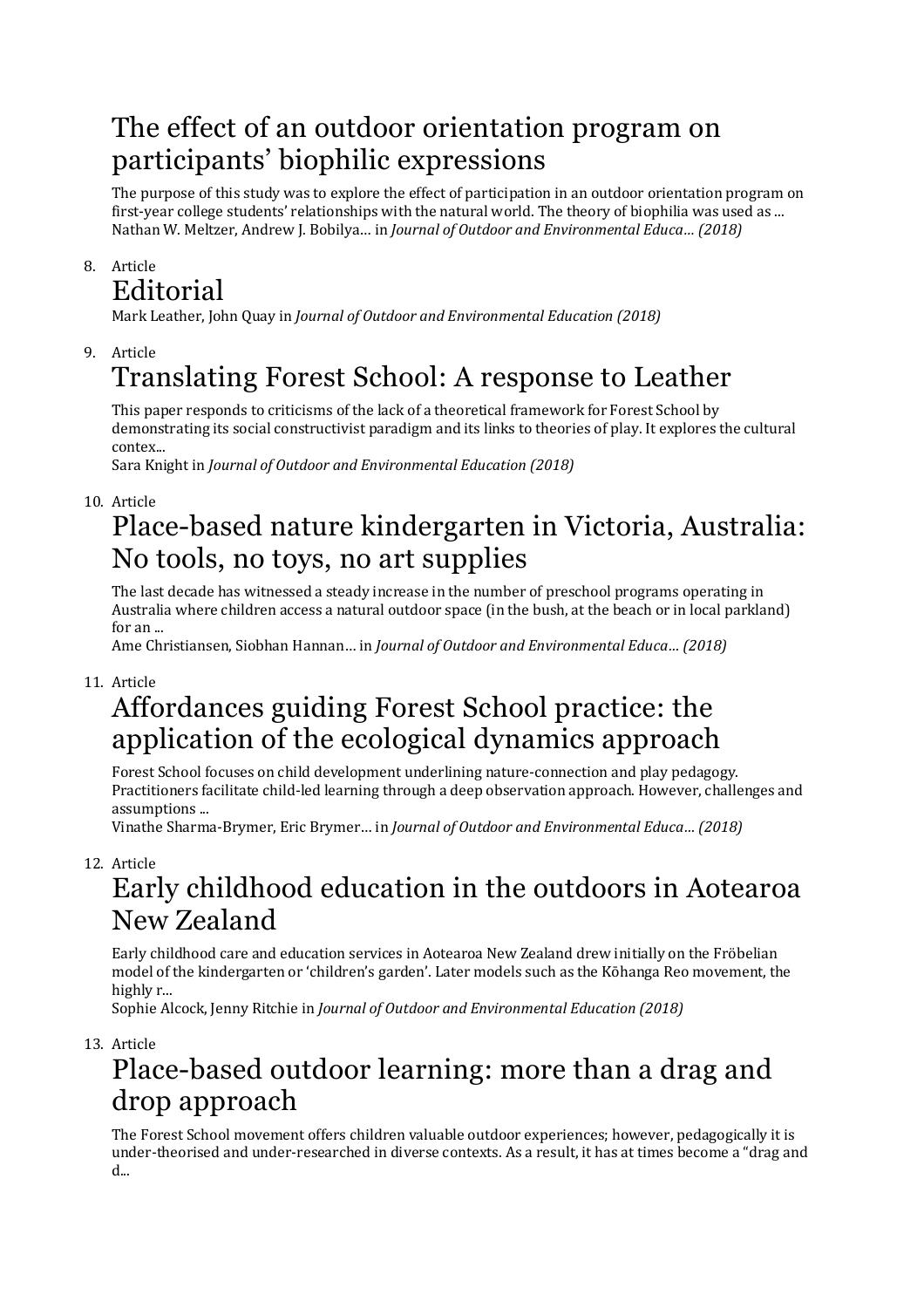Amanda Lloyd, Son Truong, Tonia Gray in *Journal of Outdoor and Environmental Education (2018)*

14. Article

# What is different about Forest School? Creating a space for an alternative pedagogy in England

Forest School in the UK has arguably provided a space of pedagogical 'difference' whilst wider structural pressures have reduced the room for novelty and diversity in delivery of state education. This article ... Sue Waite, Alice Goodenough in *Journal of Outdoor and Environmental Education (2018)*

#### 15. Article

### First Nation pedagogical emphasis on imitation and making the stuff of life: Canadian lessons for indigenizing Forest Schools

Canadian Forest Schools are in the early stages of incorporating First Nations' pedagogies as part of a countrywide effort to decolonize and indigenize educational practices. This paper explores the importance...

Zabe MacEachren in *Journal of Outdoor and Environmental Education (2018)*

#### 16. Article

# Culturing the fruits of the forest: realising the multifunctional potential of space and place in the context of woodland and/or Forest Schools

This paper seeks to explore the potential of woodland as a milieu for Outdoor and Environmental Learning (OEL) in the context of phenomenal rise of Forest Schools (FS) in the United Kingdom. Whilst broadly sup...

Alun Morgan in *Journal of Outdoor and Environmental Education (2018)*

#### 17. Article

# A critique of "Forest School" or something lost in translation

This is a critique of an approach to outdoor education experienced in the UK as Forest School. Forest School came to the UK primarily from Scandinavia, where early years education conducted in the outdoors is ...

Mark Leather in *Journal of Outdoor and Environmental Education (2018)*

18. Article

#### Editorial

John Quay Ph.D in *Journal of Outdoor and Environmental Education (2017)*

19. Article

# Understanding life in school: From academic classroom to outdoor education

Kathleen Pleasants in *Journal of Outdoor and Environmental Education (2017)*

20. Article